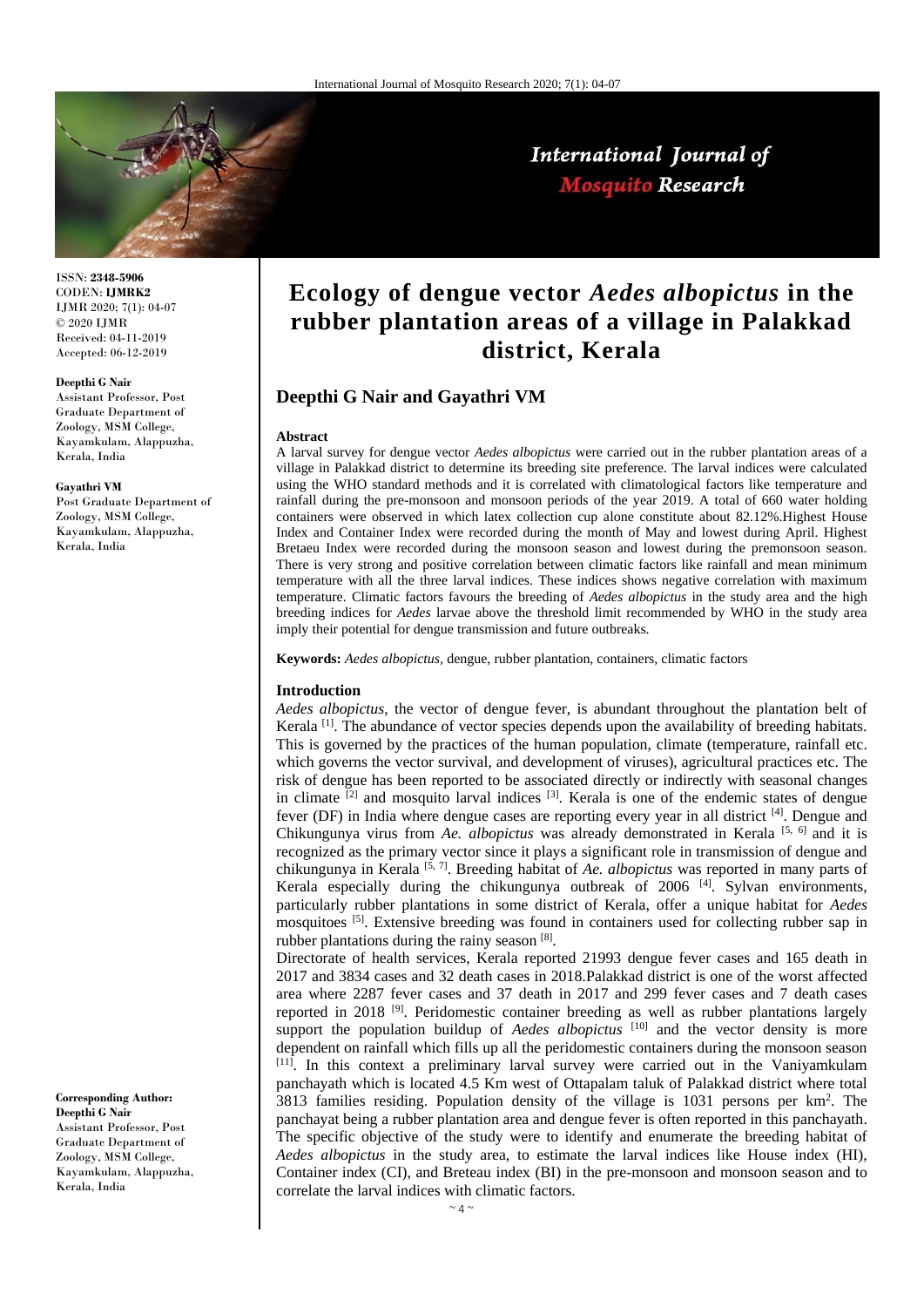#### **Materials and Methods**

Five month larval survey was carried out at Vaniyamkulam panchayat from April to August, 2019 to understand the breeding ecology of *Aedes albopictus*. Period of study was divided into pre-monsoon (April-may) and monsoon (June, August). Five randomly selected plantations were taken as the unit of study. Approximately 100-150 rubber trees were present in each plantation and five to 10 houses were situated near to each plantations. In each survey, plantations and peridomestic areas of houses were searched for larval breeding containers and other natural habitat like tree holes and leaf axils. Larvae from each positive breeding habitat is collected in properly labelled containers and reared to adulthood in the laboratory. The emerged adults were identified using standard light microscope and relevant taxonomic reference [12].

Standard *Aedes* larval indices like House Index (HI), Container Index (CI) and Breteau Index (BI) were calculated by the standard procedure <sup>[13]</sup>. Following formula was used for calculating the various indices.

$$
HI = \frac{No. of houses positive for Aedes larvae}{No. of houses inspected} \times 100
$$

$$
CI = \frac{\text{No. of containers positive for Aedes larvae}}{\text{No. of containers inspected}} \times 100
$$

 $BI = \frac{No. of containers positive for Aedes larvae}{No. of houses inspected} \times 100$ 

No. of houses inspected 
$$
\sim
$$
 1

The climatological data (rainfall, minimum and maximum temperature) for a period of five months from April 2019 to July 2019 recoded at the nearest meteorological station Palakkad were collected from the Indian Meteorological Department, Thiruvananthapuram (IMD). Pearson's correlation was used to correlate larval indices with climatological factors.

## **Result and Discussion**

A total of 660 water holding containers were observed during the study. Latex collecting cup, plastic containers, metallic containers, coconut shells, mud pot, plant pot, tyre, tank and leaf axils are the potential breeding habitats observed. Of all the containers, latex collection cup was found to be major breeding habitat which constitute about 84.12% followed by plastic containers (4.5%), discarded coconut shell (3.03%) and so on (Fig 1). Breeding of *Ae. albopictus* in containers and latex collecting cup of rubber plantation of Kerala is well documented [5, 8].



**Fig 1:** Potential breeding habitat observed in the study area

The entomological indices are important indicators to know the dengue fever transmission in which House Index and Container Index are important determinants of extent of breeding and intensity of mosquito breeding respectively [14]. The House Index has been widely used to monitor the infestation levels. In the present studya total of 125 houses were searched for monthly collection in which 72 houses were resulted positive for *Aedes albopictus***.** Monthly HI varied from 40 to 72. HI of 72 were observed during the month of May and HI value of 40 were observed during the month of April (Table 1). During the monsoon season HI value varied from 60 to 68. Container index provides valuable information on the proportion of water holding containers that are infested [14]. In the present study a low CI of 16 was recorded in April and high (62.5%) were recorded in May. During the monsoon season CI value varied from 26 to 37.5%. Intermittent rainfall towards the end of premonsoon period (May) makes positive containers which may be the reason for high HI and CI during this period when compared to monsoon season. Breateau index is an excellent risk indicator of dengue outbreak since it correlates the positive containers and houses inspected [15, 16]. In the present study highest Breateau index were recorded during the monsoon season (120) and lowest during premonsoon season (16).

**Table 1:** larval indices in different season

| <b>Season</b> | Month  | <b>House visited</b> | <b>House Positive</b> | <b>Container searched</b> | <b>Container positive</b> | HI        | u            | BI  |
|---------------|--------|----------------------|-----------------------|---------------------------|---------------------------|-----------|--------------|-----|
| Pre-monsoon   | April  | 25                   |                       | ت                         |                           | 40        | 16           | 16  |
|               | Mav    | 25                   | 10                    | 40                        | رے                        | 70<br>ے ا | 62.5         | 100 |
| Monsoon       | June   | 25                   |                       | 60                        | 20                        | 60        | 33.33        | 80  |
|               | July   | 25                   | 10                    | 80                        | 30                        | 64        | 37<br>ر. ، ر | 120 |
|               | August | 25                   |                       | 90                        |                           | 68        | 26           | 96  |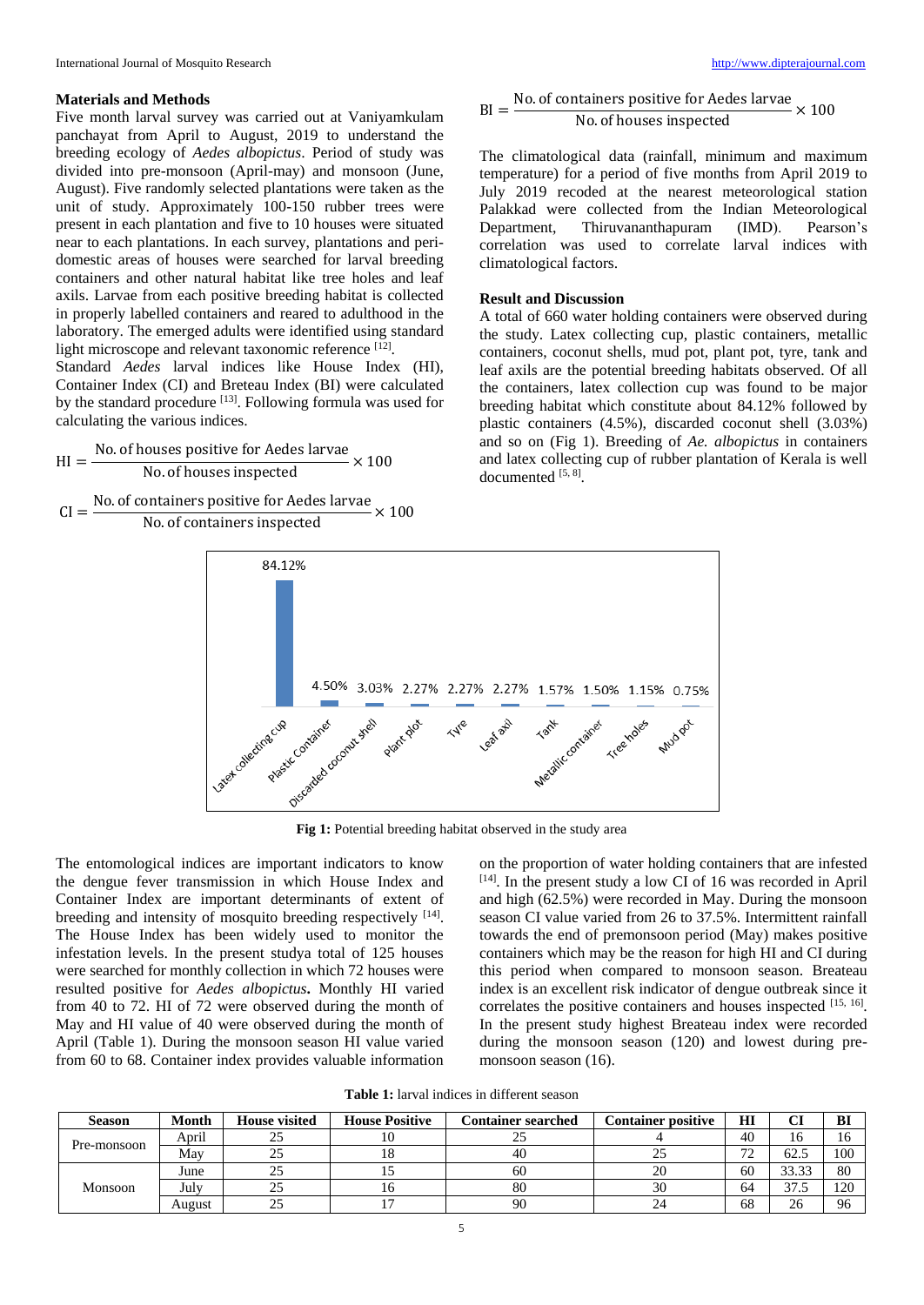Rubber plantations are important source for proliferation of *Aedes albopictus* [8] . In the present study a total of 790 containers were searched in rubber plantation out of which 280 were positive containers. The highest CI value (66.6)

were observed towards the end of premonsoon season and the starting of monsoon season. Lowest CI value (20) were observed in the dry month of April (Fig 2).



**Fig 2:** Larval indices of *Aedes albopictus* in different months from rubber plantation

The present study witnessed a higher BI and HI values with rainfall, while a lower value for CI is of concern (Fig 3). This could be due to increase in number of wet containers during rainy season. But due to heavy rainfall during the peak monsoon period of June, July and August the CI value

decreases as the heavy rainfall spills out water from containers and kill the mosquito larvae. This is in agreement with another study at Pondicherry, South India where the size of immature population found to increase with increasing rainfall, though heavy rainfall resulted in population loss [17].



**Fig 3:** Association of larval indices with rainfall

An area can be treated as a 'High risk Transmission Place' for Dengue virus when HI and CI are higher than 5% and BI higher than  $20\%$  <sup>[13]</sup>. In the study area all the three larval indices are higher than the threshold level, during most of the months. So study area can be treated as a high risk transmission place for Dengue virus / Chikungunya virus, provided the vector *Ae. albopictus* is viraemic (infected with virus).The high breeding indices for *Aedes* larvae in the study area imply their potential for dengue transmission and future outbreaks as in the previous studies [18].

**Table 2:** Climatological data of the study area

| Month  | Rainfall<br>(mm) | <b>Mean max</b><br>temperature $(^{0}C)$ | <b>Mean min</b><br>temperature $(^{0}C)$ |
|--------|------------------|------------------------------------------|------------------------------------------|
| April  | 103              | 35.1                                     | 25.7                                     |
| May    | 211              | 33.2                                     | 25.2                                     |
| June   | 566              | 30.5                                     | 23.6                                     |
| July   | 687              | 28.6                                     | 22.9                                     |
| August | 549              | 28.7                                     | 23.5                                     |

**Table 3:** Pearson's correlation between larval indices and climatological data

| <b>Larval Indices</b> | <b>Rain Fall</b><br>(mm) | <b>Mean Max Temp</b> | <b>Mean Min</b><br>Temp $(^0C)$ |  |
|-----------------------|--------------------------|----------------------|---------------------------------|--|
| HΙ                    | 0.4797                   | $-0.5928$            | 0.4791                          |  |
| ΓI                    | 0.0264                   | $-0.0097$            | 0.0365                          |  |
| ВI                    | 0.7199                   | $-0.0778$            | 0.0726                          |  |
| CI from plantation    | 0.2023                   | $-0.0523$            | 0.456                           |  |

Meteorological variables affect mosquito population [19]. Temperature and precipitation are important in virus development in different climatic regions and may be useful in understanding spatio-temporal variations in dengue risk [20]. In present study the meteorological factors were correlated with the larval indices. The result shows that there is very strong and positive correlation between climatic factors like rainfall and mean minimum temperature with all the three larval indices and the most important climatological factor is the rainfall that influences the larval indices. All other